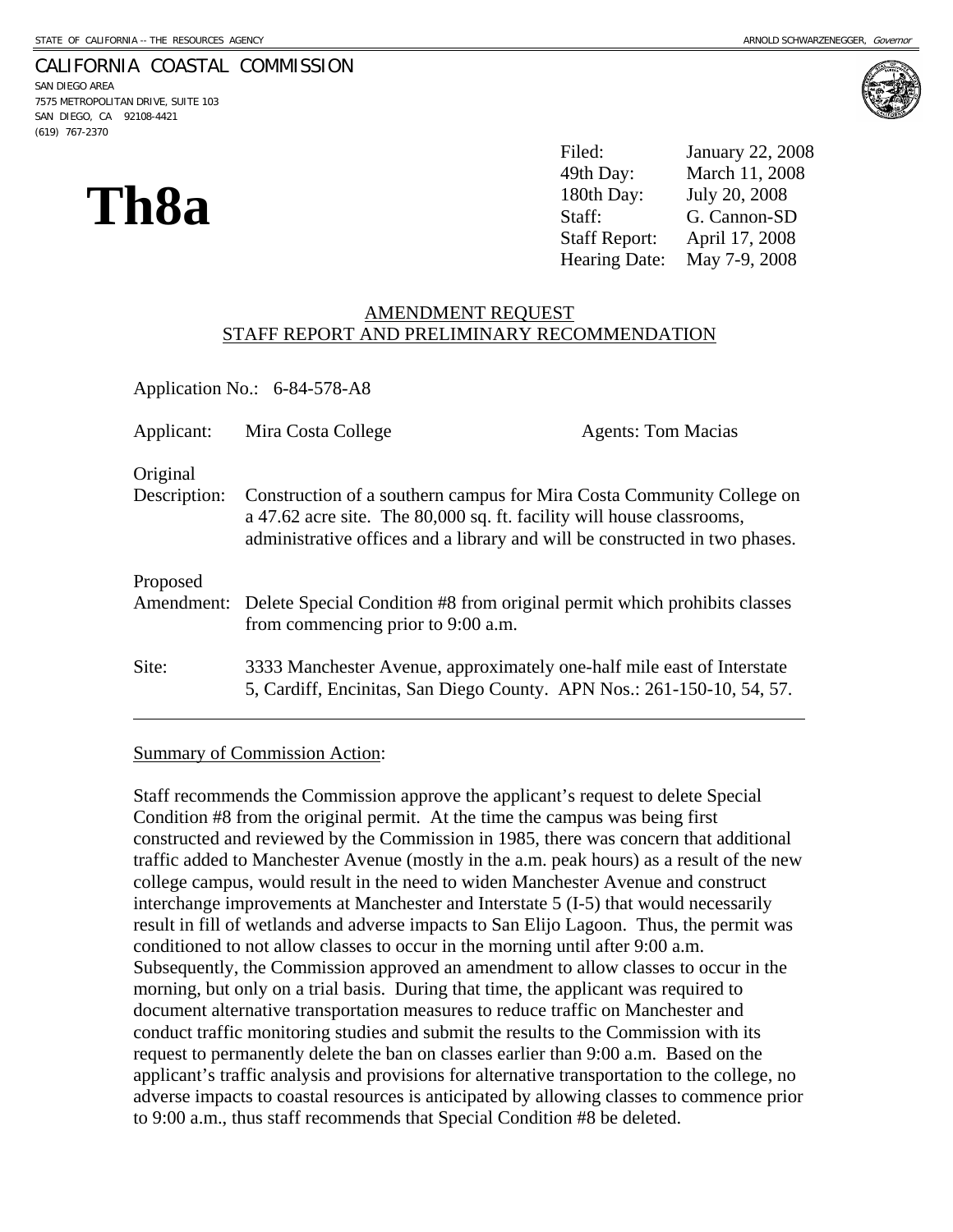Standard of Review: Certified City of Encinitas Local Coastal Program.

Substantive File Documents: Certified City of Encinitas Local Coastal Program (LCP); "Encinitas MiraCosta College Traffic Report" Letter dated May 30, 2001 by Daniel Benson & Associates; "Encinitas MiraCosta College Early Classes Responses to Coastal Commission –Oct. 25, 2001" by Dan Benson and Associates dated January 28, 2002; "Mira Costa College – Coastal Commission Permit Amendment" letter dated January 17, 2008 from Linscott Law and Greenspan; CDP Nos.: 6-84-578, 6-84-578-A-3 and 6-84-578-A5/Mira Costa College.

\_\_\_\_\_\_\_\_\_\_\_\_\_\_\_\_\_\_\_\_\_\_\_\_\_\_\_\_\_\_\_\_\_\_\_\_\_\_\_\_\_\_\_\_\_\_\_\_\_\_\_\_\_\_\_\_\_\_\_\_\_\_\_\_\_\_\_\_\_\_\_\_

 $\mathcal{L}_\mathcal{L}$  , we can consider the constraint of the constraints of the constraints of the constraints of the constraints of the constraints of the constraints of the constraints of the constraints of the constraints of

# I. PRELIMINARY STAFF RECOMMENDATION:

The staff recommends the Commission adopt the following resolution:

# **MOTION:** *I move that the Commission approve the proposed amendment to Coastal Development Permit No. 6-84- 578 pursuant to the staff recommendation.*

# **STAFF RECOMMENDATION OF APPROVAL:**

Staff recommends a **YES** vote. Passage of this motion will result in approval of the amendment as conditioned and adoption of the following resolution and findings. The motion passes only by affirmative vote of a majority of the Commissioners present.

# **RESOLUTION TO APPROVE A PERMIT AMENDMENT:**

The Commission hereby approves the coastal development permit amendment on the ground that the development as amended and subject to conditions, will be in conformity with the certified local coastal program. Approval of the permit amendment complies with the California Environmental Quality Act because either 1) feasible mitigation measures and/or alternatives have been incorporated to substantially lessen any significant adverse effects of the amended development on the environment, or 2) there are no feasible mitigation measures or alternatives that would substantially lessen any significant adverse impacts of the amended development on the environment.

## II. Special Conditions

The permit amendment is subject to the following conditions:

 1. Special Condition #8 of Coastal Development Permit #6-84-578 shall be deleted in its entirety.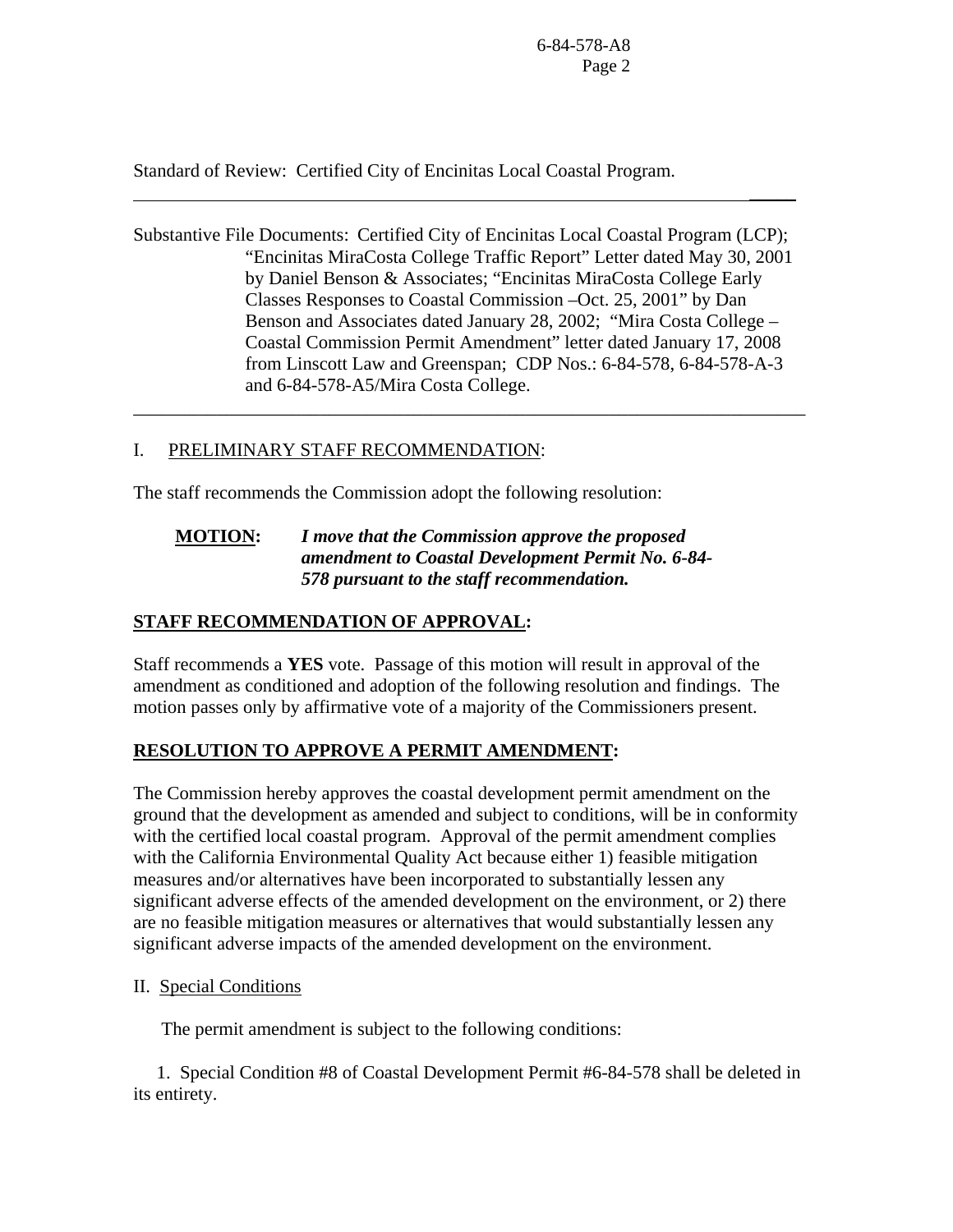2. Prior Conditions of Approval. All other terms and conditions of Coastal Development Permit #6-84-578, as amended, not specifically modified herein, shall remain in full force and effect.

### III. Findings and Declarations.

The Commission finds and declares as follows:

1. Project History/Amendment Description. The San Elijo Campus of Mira Costa College, subject of this amendment request, is one of two community college campuses serving coastal north San Diego County. The site is located on the north side of Manchester Avenue, approximately one-half mile east of Interstate 5 and directly across from San Elijo Lagoon Ecological Reserve and Regional Park in the Cardiff community of the City of Encinitas.

In March of 1985, the Commission approved a coastal development permit for the new southern campus of Mira Costa Community College (CDP No. 6-84-578/Mira Costa College). The original permit involved the construction of thirteen buildings totaling approximately 80,000 sq. ft. to be constructed in two phases and consisting of classrooms, administrative office and library facilities to be built on the northern portion of an approximately 47 acre site. Phase I involved construction of up to approximately 43,000 sq. ft. of structures with Phase II to involve up to an additional approximately 37,000 sq. ft. In addition, the original approval included an 815 space, landscaped parking lot in front of the buildings along Manchester Avenue with access being taken from three driveways off Manchester Avenue.

The original permit was approved with conditions addressing improvements and alignments to Manchester Avenue adjacent to the site; the limitation of the enrollment to a maximum of 3,000 students with no more than 1,000 students on campus at any one time; the prohibition of classes scheduled before 9:00 a.m. to avoid peak morning rush hour; the quality of runoff and erosion control; visual impacts through landscaping, lighting, and height limits on buildings; the requirement of a recorded offer to dedicate open space; the documentation of parking adequacy and a study of traffic circulation prior to commencement of Phase II; and, the use of the parking lot for any potential beach shuttle service in the future.

In 1991, the Commission approved an amendment to the original permit (CDP #6-84- 578-A3) to increase the maximum enrollment from 3,000 to 6,900 students with no more than 1,300 students on campus any one time; partial implementation of Phase II development by constructing approximately 14,070 sq. ft. of school facilities; and, construction of an additional 394 parking spaces to accommodate the increase in permissible enrollment and square footage additions. In addition, the Commission maintained the prohibition against classes prior to 9:00 a.m.

In April of 2002, the Commission approved a 5-year suspension of the prohibition against classes commencing before 9:00 a.m. with conditions that required the applicant to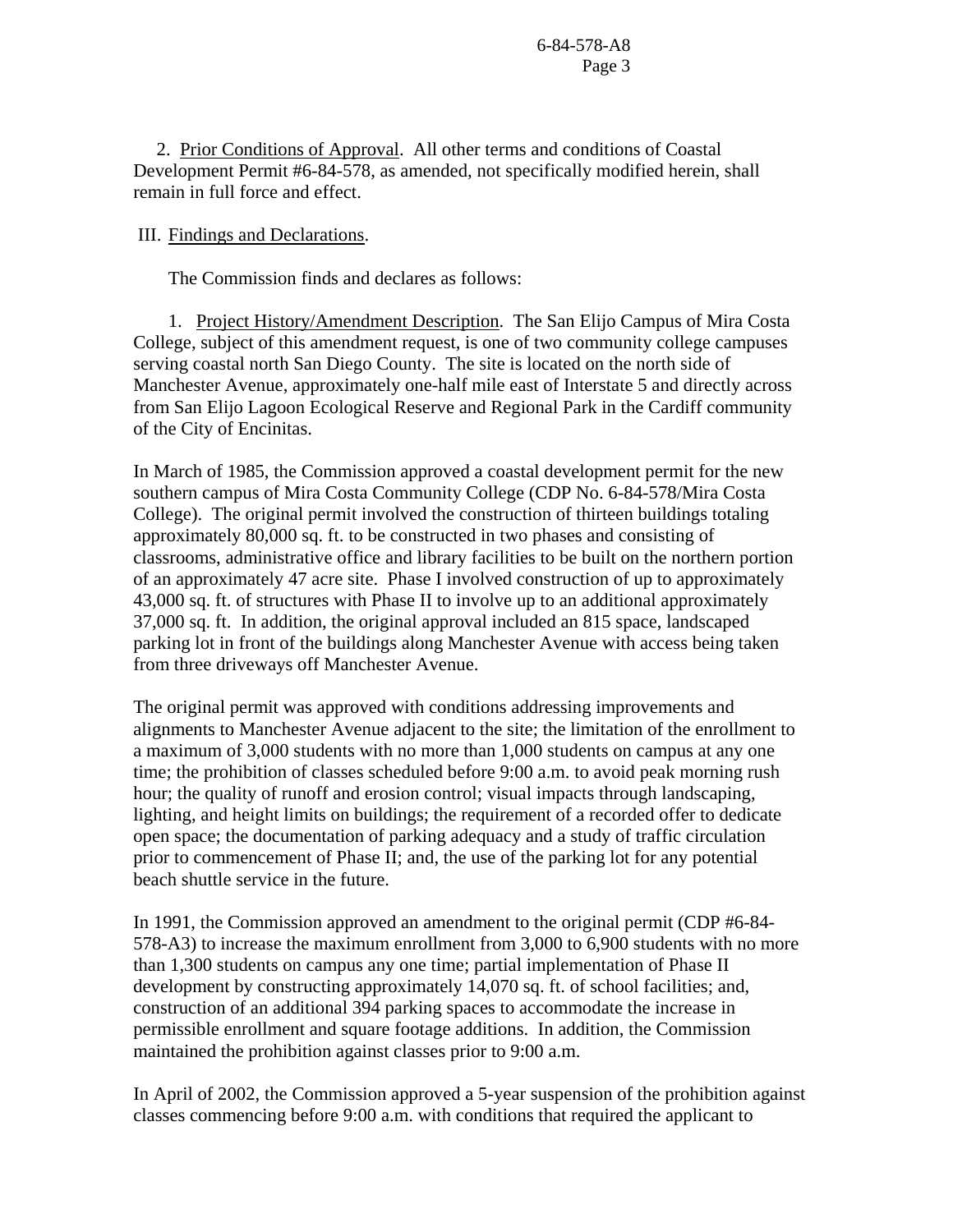submit a carpool plan for the college for Executive Director approval and to document attempts to improve public transit use by the students and staff. In addition, if the applicant wanted to continue with early morning classes after the 5-year period, the permit amendment was conditioned to require the applicant to submit a new amendment application that included a traffic analysis documenting traffic during the five year period of the permit amendment, i.e., April 2002 to April 2007 (Ref. CDP# 6-84-578-A5/Mira Costa College).

The subject amendment request involves the permanent deletion of Special Condition #8 of the original permit so as to allow classes prior to 9:00 a.m. The applicant contends that because of recent roadway improvements in the area, the level of traffic during the peak hours has been reduced or kept constant such that commencing classes at 7:00 and 8:00 a.m. will not have an adverse effect on the Level of Service (LOS) on Manchester Avenue. The applicant has submitted a traffic study that supports that conclusion.

The City of Encinitas has a certified Local Coastal Program (LCP) and has been issuing coastal development permits since May of 1995. The subject site is located within the City's LCP jurisdiction. However, since the proposal involves an amendment to a previously approved coastal development permit issued by the Commission, the request is reviewed by the Commission with the Certified LCP used as the standard of review.

2. Intensity of Use/Traffic Impacts/Protection of Wetlands. Circulation Policy 2.22 on Page C-7 of the certified LUP is applicable and states:

To avoid impacts of the expansion and improvement of Manchester Avenue on the San Elijo Lagoon and its environmental resources, right-of-way dedication and widening shall occur to the north, away from the lagoon, rather than toward the lagoon; and the use of fill shall be prohibited. The design of the Manchester/I-5 interchange shall also avoid the use of fill and locate structures as far north as possible to avoid impacts on the lagoon. When design and improvement of Manchester Avenue and the interchange are undertaken, the County Department of Parks and Recreation, the State Department of Fish and Game, the Coastal Commission and others will be notified and given opportunity to participate in the design and environmental review process.

Mira Costa College is located on the north side of Manchester Avenue directly across from San Elijo Lagoon Ecological Reserve and Regional Park. San Elijo Lagoon, which is an environmentally sensitive habitat area, is managed jointly by the California Department of Fish and Game (DFG) and the San Diego County Parks and Recreation Department. The lagoon provides habitat for at least five State or Federally-listed threatened or endangered birds that include the California least tern, the light-footed clapper rail, Belding's savannah sparrow, the brown pelican and the western snowy plover.

The City's LCP requires any expansions of Manchester Avenue to occur to the north, away from lagoon resources and suggests that any future design of the I-5/Manchester Avenue interchange avoid impacts to the lagoon. However, northward expansion is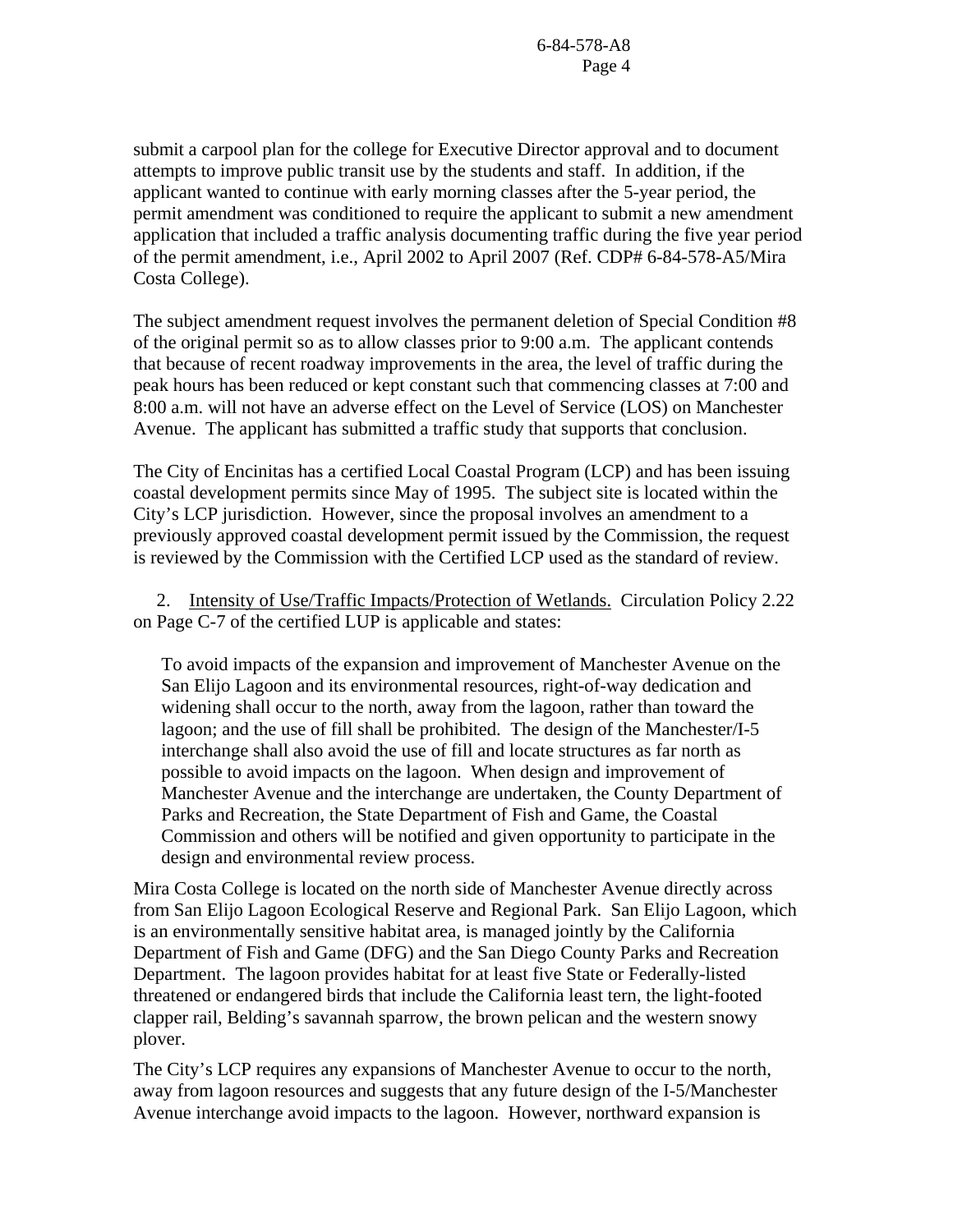limited by the amount of available space north of the interchange. The Commission is concerned that with the intensification of development along this corridor, traffic on Manchester Avenue and at the I-5/Manchester Avenue Interchange will soon reach a point where improvements become necessary to accommodate the increased traffic and these needed improvements may result in fill/impacts to San Elijo Lagoon, which would be inconsistent with LCP policies. The question involved with this amendment request is whether allowing classes to occur in the early morning hours will result in adverse impacts to traffic levels along this section of Manchester Avenue.

The subject amendment request is to delete Special Condition #8 of the original permit which prohibits classes from commencing prior to 9:00 a.m. (ref. Exhibit #2 attached). In approving the original permit in 1985, the Commission determined that allowing classes to occur earlier than 9:00 a.m. would have an adverse effect on traffic along Manchester Avenue and at the I-5/Manchester Avenue interchange during peak rush hour (7:00 to 8:00 a.m.). The concern was not on the effect such traffic would have on public access to the shoreline (the ocean is located approximately 1 mile west of the site), but rather the potential adverse effect intensification of traffic would have on the need to expand the I-5/Manchester Avenue Interchange or Manchester Avenue into San Elijo Lagoon. As noted above, Manchester Avenue and the I-5/Manchester Avenue Interchange are located directly adjacent to San Elijo Lagoon and the main channel serving the lagoon runs at the base of the slope of Manchester Avenue. Thus, if roadway or interchange improvements are necessary that cannot be accommodated to the north, direct and significant impacts to San Elijo Lagoon would result.

As indicated in the permit history section above, the applicant was granted a 5-year authorization in 2002 to commence classes before 9:00 a.m. which was conditioned to require a traffic study during that 5-year period to evaluate the impacts of early morning classes on traffic along Manchester Avenue in front of the college (Ref. CDP # 6-84-578- A5/Mira Costa College). With the subject amendment request to permanently remove the prohibition of classes in the morning hours, the applicant has submitted the required traffic information.

The applicant's traffic analysis (Ref. "Mira Costa College – Coastal Commission Permit Amendment" letter dated January 17, 2008 from Linscott Law and Greenspan) identifies that conditions have changed since the time of the Commission's original action such that classes can now occur before 9:00 a.m. without adversely affecting morning peak traffic. In particular, the applicant's analysis cites the recent expansion of Manchester Avenue between I-5 and El Camino Real from two-lanes to four and the extension of Leucadia Boulevard (a collector east/west roadway which connects eastern San Diego County to I-5 approximately 3 ½ miles north of the subject site) from Sidonia Street, east to El Camino Real as two significant reasons traffic issues are not significant surrounding the college. The traffic report identifies that many previous morning peak hour users of the El Camino Real/Manchester Avenue corridor connection to I-5 are now utilizing Leucadia Blvd. to access I-5 approximately  $3\frac{1}{2}$  miles north of the subject site.

The applicant's traffic study identifies that as a result of these recent roadway improvements, traffic in front of the school from 7:00 a.m. to 9:00 a.m. has actually declined or remained constant. The study notes that most students arrive to the campus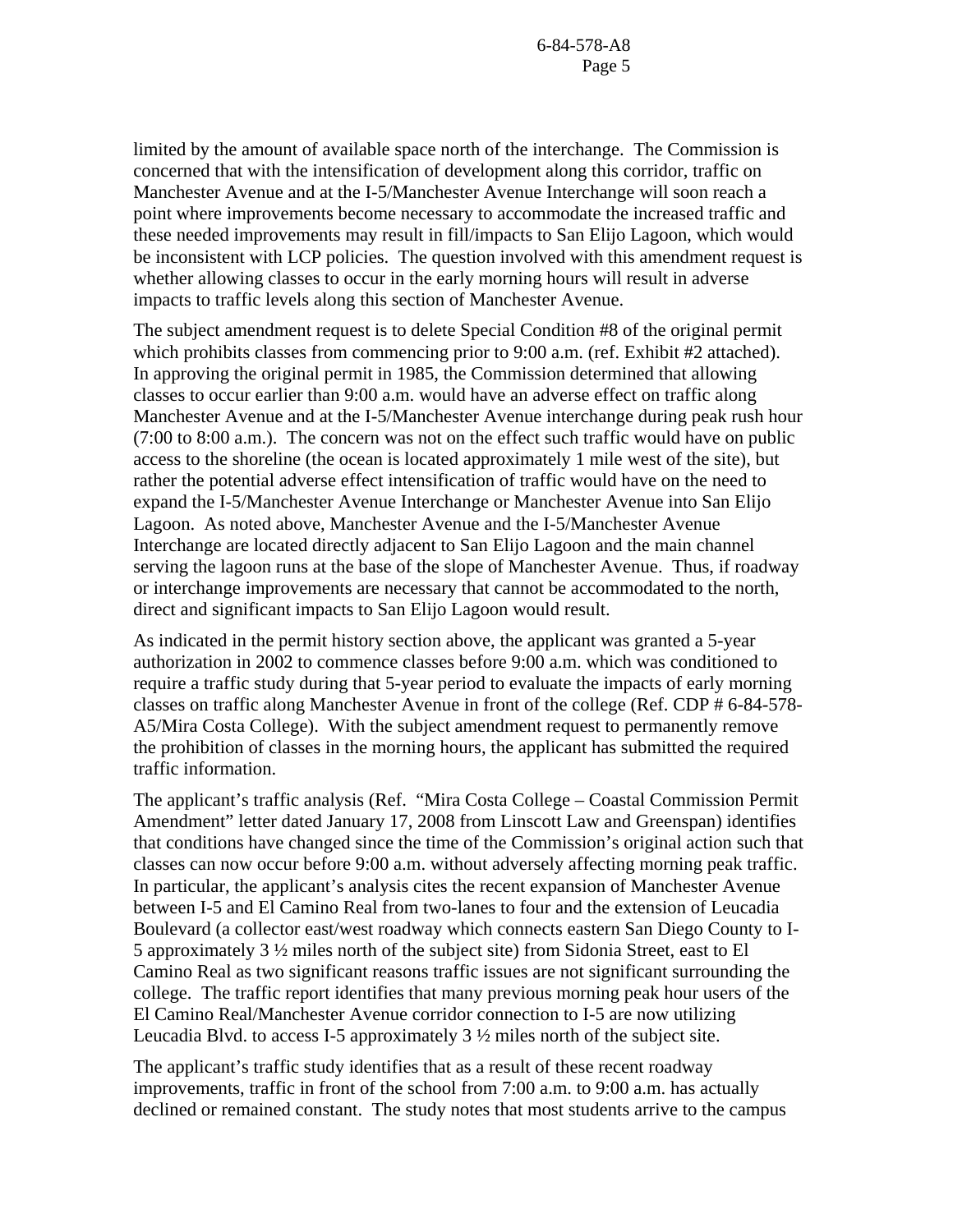during this period in an easterly direction, i.e., from Interstate 5 such that their numbers do not affect the morning commute of motorists who are leaving from the eastern part of the City along Manchester toward Interstate 5. In addition, the few students who do commute from the east toward the campus are accommodated by the widening of Manchester Avenue in front of the school to four lanes. According to the traffic study, "[t]he general trend for AM peak hour traffic in the study area from 2003/4 to 2007 is 'constant' to 'decreasing' traffic." This is based on traffic information obtained from the City of Encinitas and the State of California's "Performance Measurement System" website which includes historical peak hour and daily traffic volumes on each of the four ramps a the Interstate5/Manchester Avenues interchange. In addition, the traffic study identifies that overall student attendance during the hours of 7:00 a.m. to 9:00 a.m. has actually declined since 2003, the first year of early morning classes. In 2003, 77 students enrolled in the 7:00 a.m. classes but only 14 students were enrolled in 2007. In addition, 77 students were enrolled in 8:00 a.m. classes in 2003, but only 60 students were enrolled in 2007.

In addition to the decline or constant level of traffic during these hours, the applicant has also identified that they continue to operate a carpool program for the college although actual use of it has been limited. Incentives for the carpool program include 8 designated free parking spaces closest to the campus for carpooling students. All new students are provided information for use of the carpool program as well as detailed public transit information via registration packets and the school's website. In addition, the North County Transit District (NCTD) operates an "on request" shuttle that is available to local residents for a fee of \$2.00 and both students and staff make use of this service.

Based on the traffic study submitted by the applicant and the continued carpool program and public transit availability to the campus, the applicant has demonstrated that allowing classes to occur prior to 9:00 a.m. has not and will not have any adverse impact to traffic along Manchester Avenue. Although the Commission continues to be concerned about increased traffic along Manchester Avenue and its potential to increase demands for widening of the roadway toward the lagoon, it finds, in this case, that allowing students the flexibility of taking classes in the early morning hours between 7 a.m. and 9:00 a.m. will not result in adverse traffic impacts during the early morning commute. Therefore, Special Condition #1 of this staff report removes Special Condition #8 of Coastal Development Permit 6-84-578. Special Condition #2 has been attached to remind the applicant that all other Special Conditions of the original permit remain in effect. Based on the above-cited information, the Commission finds the proposed amendment is consistent with Circulation Policy 2.2 of the City's LCP and will not result in adverse impacts to San Elijo Lagoon.

 3. Local Coastal Planning. The City of Encinitas received approval of its LCP in November of 1994 and began issuing coastal development permits on May 15, 1995. The subject site is designated and zoned Public/Semi-Public in the City's Certified Implementation Plan. The proposed amendment request is consistent with that planning designation. In addition, the proposed permit amendment will not result in adverse traffic impacts, nor the need to widen Manchester Avenue south into San Elijo Lagoon. Therefore, the Commission finds the proposed amendment request will not prejudice the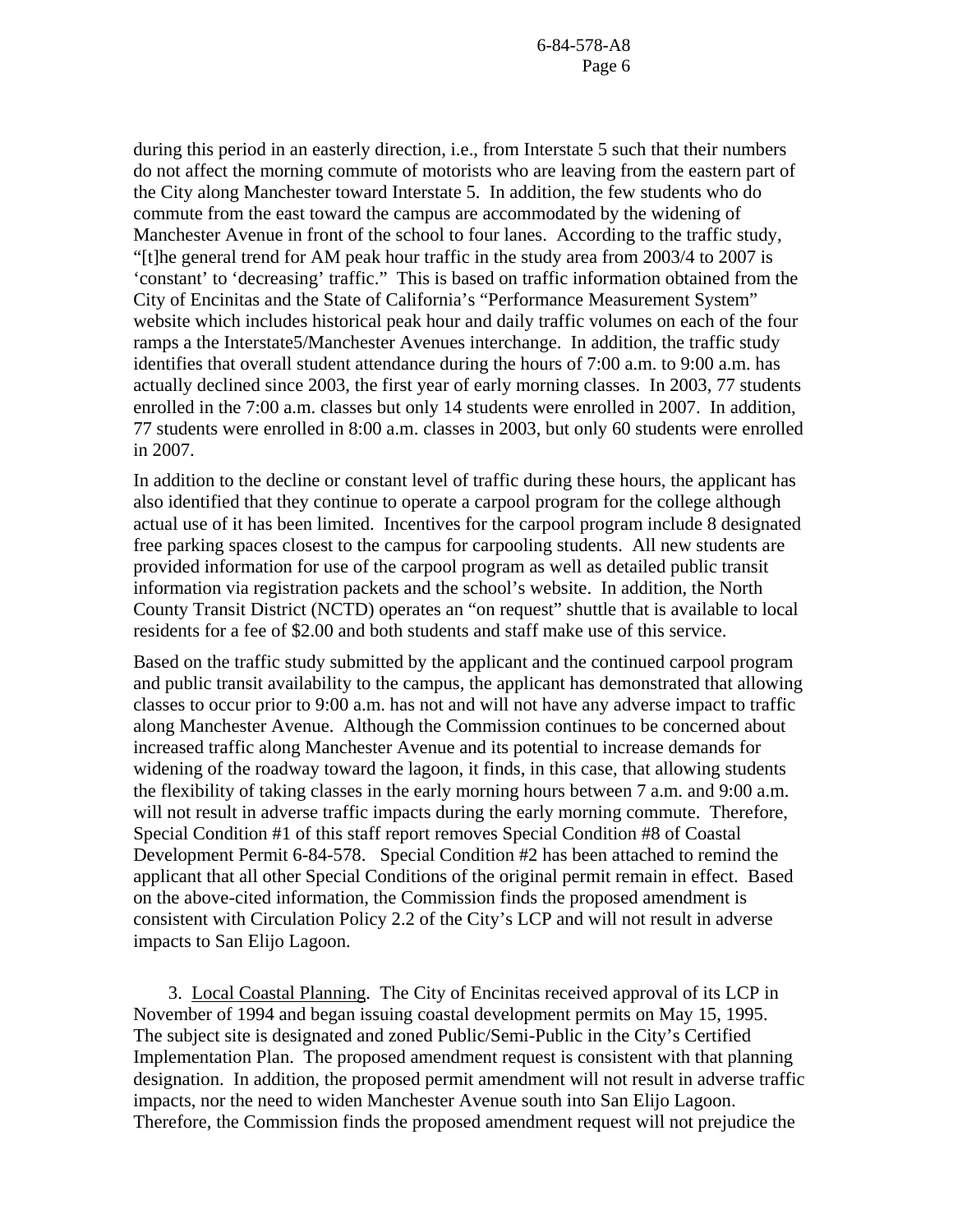ability of the City of Encinitas to continue to implement their certified local coastal program.

 4. California Environmental Quality Act (CEQA). Section 13096 of the California Code of Regulations requires Commission approval of a coastal development permit to be supported by a finding showing the permit to be consistent with any applicable requirements of the California Environmental Quality Act (CEQA). Section 21080.5(d)(2)(A) of CEQA prohibits a proposed development from being approved if there are feasible alternatives or feasible mitigation measures available which would substantially lessen any significant adverse effect which the activity may have on the environment.

There are no feasible alternatives or feasible mitigation measures available which would substantially lessen any significant adverse effect which the activity may have on the environment. Therefore, the Commission finds that the proposed project is the least environmentally damaging feasible alternative and is consistent with the requirements of the Coastal Act to conform to CEQA.

<sup>(</sup>G:\San Diego\Reports\Amendments\1980s\6-84-578-A8 Mira Costa College stf rpt.doc)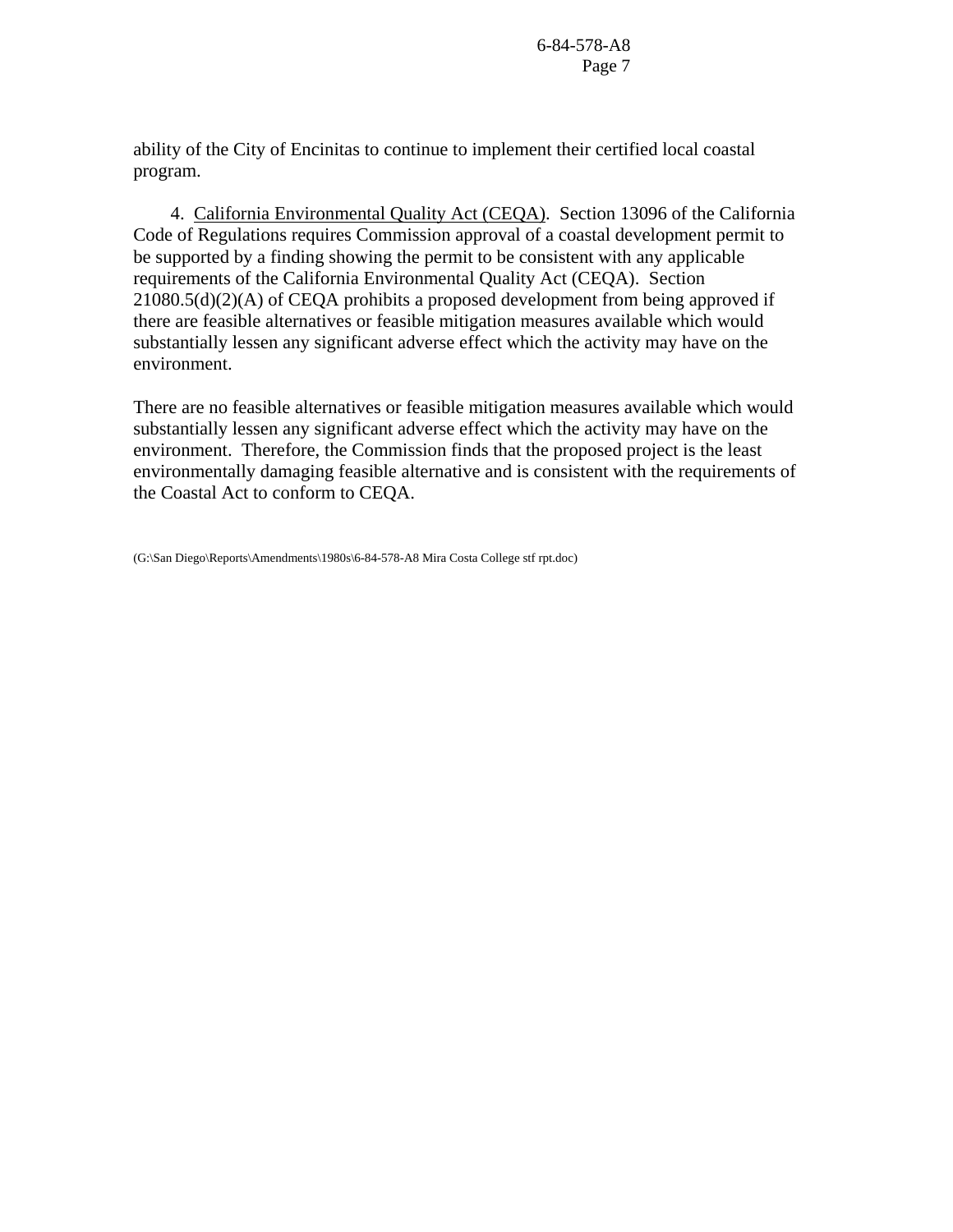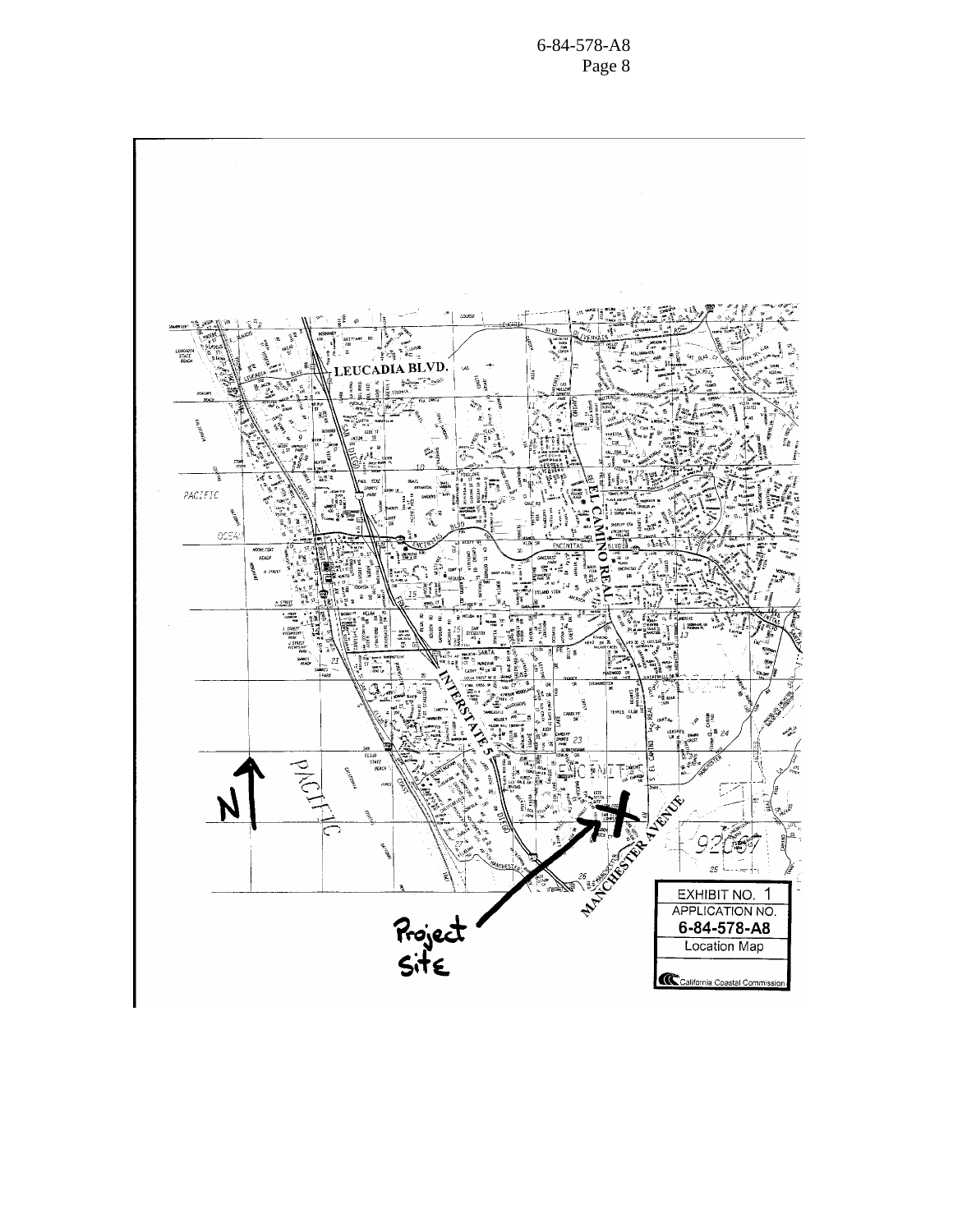| California Coastal Commission                                     |                                                           | COASTAL DEVELOPMENT PERMIT NO. 6-84-578                                                                                           |
|-------------------------------------------------------------------|-----------------------------------------------------------|-----------------------------------------------------------------------------------------------------------------------------------|
| San Diego District                                                |                                                           | Page 1 of 6                                                                                                                       |
| 6154 Mission Gorge Road, Suite 220<br>San Diego, California 92120 |                                                           |                                                                                                                                   |
| (619 280 6992                                                     |                                                           |                                                                                                                                   |
| ATSS 636-5868                                                     |                                                           |                                                                                                                                   |
|                                                                   |                                                           | . The California Coastal Commission granted to                                                                                    |
| On March 15, 1985                                                 |                                                           |                                                                                                                                   |
|                                                                   | Mira Costa Community College District                     |                                                                                                                                   |
|                                                                   |                                                           | this permit for the development described below, subject to the attached                                                          |
| Standard and Special conditions.                                  |                                                           |                                                                                                                                   |
|                                                                   |                                                           |                                                                                                                                   |
| Description:                                                      |                                                           | Construction of a southern campus for Mira Costa Community College.                                                               |
|                                                                   |                                                           | The 80,000 sq. ft. facility will house classrooms, administrative<br>offices and a library and will be constructed in two phases. |
|                                                                   |                                                           |                                                                                                                                   |
|                                                                   | ∙Lot area                                                 | 47.62 acres (includes 4.17 acres                                                                                                  |
|                                                                   |                                                           | right-of-way dedication)                                                                                                          |
|                                                                   | Building coverage                                         | 1.8 acres                                                                                                                         |
|                                                                   | Pavement coverage                                         | $11.0$ acres                                                                                                                      |
|                                                                   | Landscape coverage                                        | 11.9 acres                                                                                                                        |
|                                                                   | Unimproved area                                           | $18.75$ acres                                                                                                                     |
|                                                                   | Parking spaces                                            | $815$ .                                                                                                                           |
|                                                                   | Zoning                                                    | $R-V-2$<br>Residential 3 - 2 dua                                                                                                  |
|                                                                   | Plan designation<br>Ht abv fin grade                      | 20 feet                                                                                                                           |
|                                                                   |                                                           |                                                                                                                                   |
|                                                                   | Phase I:                                                  |                                                                                                                                   |
|                                                                   |                                                           | 43,000 square feet                                                                                                                |
|                                                                   | Building coverage                                         | 363,925 square feet or 8.4 acres                                                                                                  |
|                                                                   | Paved area<br>Landscaped area                             | 222,800 square feet or 5.1 acres                                                                                                  |
|                                                                   |                                                           |                                                                                                                                   |
| Site:                                                             |                                                           | North side of Manchester Avenue, approximately one half mile east of                                                              |
|                                                                   |                                                           | Interstate 5 in Cardiff, San Diego County.                                                                                        |
|                                                                   | APN 261-150-10, 54, 57                                    |                                                                                                                                   |
|                                                                   |                                                           |                                                                                                                                   |
|                                                                   | Issued on behalf of the California Coastal Commiss ion by |                                                                                                                                   |
|                                                                   |                                                           |                                                                                                                                   |
|                                                                   |                                                           |                                                                                                                                   |
|                                                                   |                                                           | MICHAEL L. FISCHER                                                                                                                |
|                                                                   |                                                           | Executive Director                                                                                                                |
|                                                                   |                                                           | and                                                                                                                               |
|                                                                   |                                                           |                                                                                                                                   |
| IMPORTANI: THIS PERMIT IS NOT VALID UNLESS                        |                                                           | Sherila Sarl                                                                                                                      |
| AND UNTIL A COPY OF THE PERMIT WITH THE                           |                                                           |                                                                                                                                   |
|                                                                   | SIGNED ACKNOWLEDGEMENT HAS BEEN RE-                       |                                                                                                                                   |
|                                                                   |                                                           | ACKNOWLEDGEMENT                                                                                                                   |
|                                                                   |                                                           | EXHIBIT NO. 2                                                                                                                     |
| TURNED TO THE COMMISSION OFFICE.                                  |                                                           |                                                                                                                                   |
|                                                                   |                                                           |                                                                                                                                   |
|                                                                   |                                                           | The undersigned permittee<br>APPLICATION NO.<br>this permit and agrees to                                                         |
|                                                                   |                                                           | conditions thereof.<br>6-84-578-A8                                                                                                |
|                                                                   |                                                           |                                                                                                                                   |
|                                                                   |                                                           | Original Permit<br>Page 1 of 6                                                                                                    |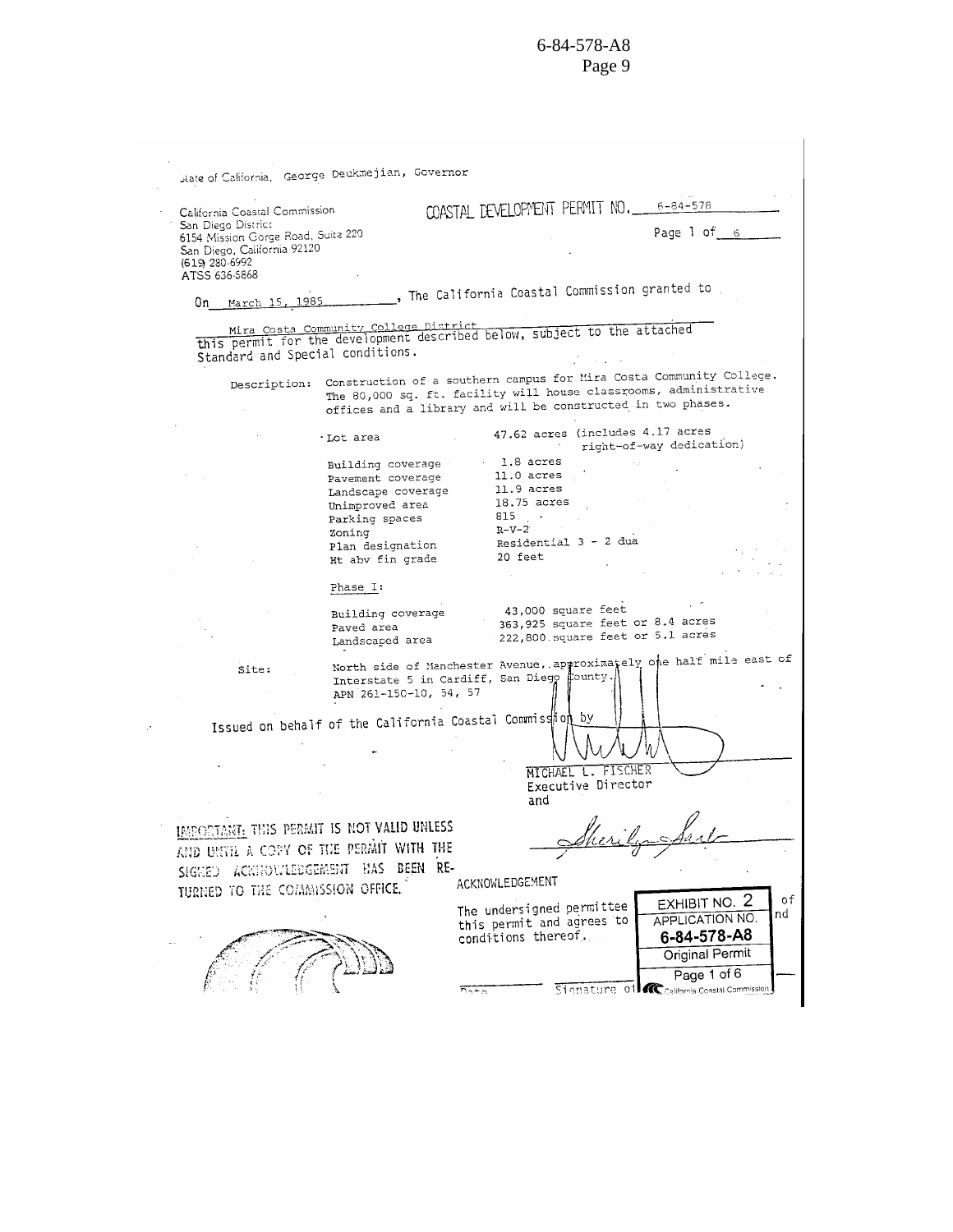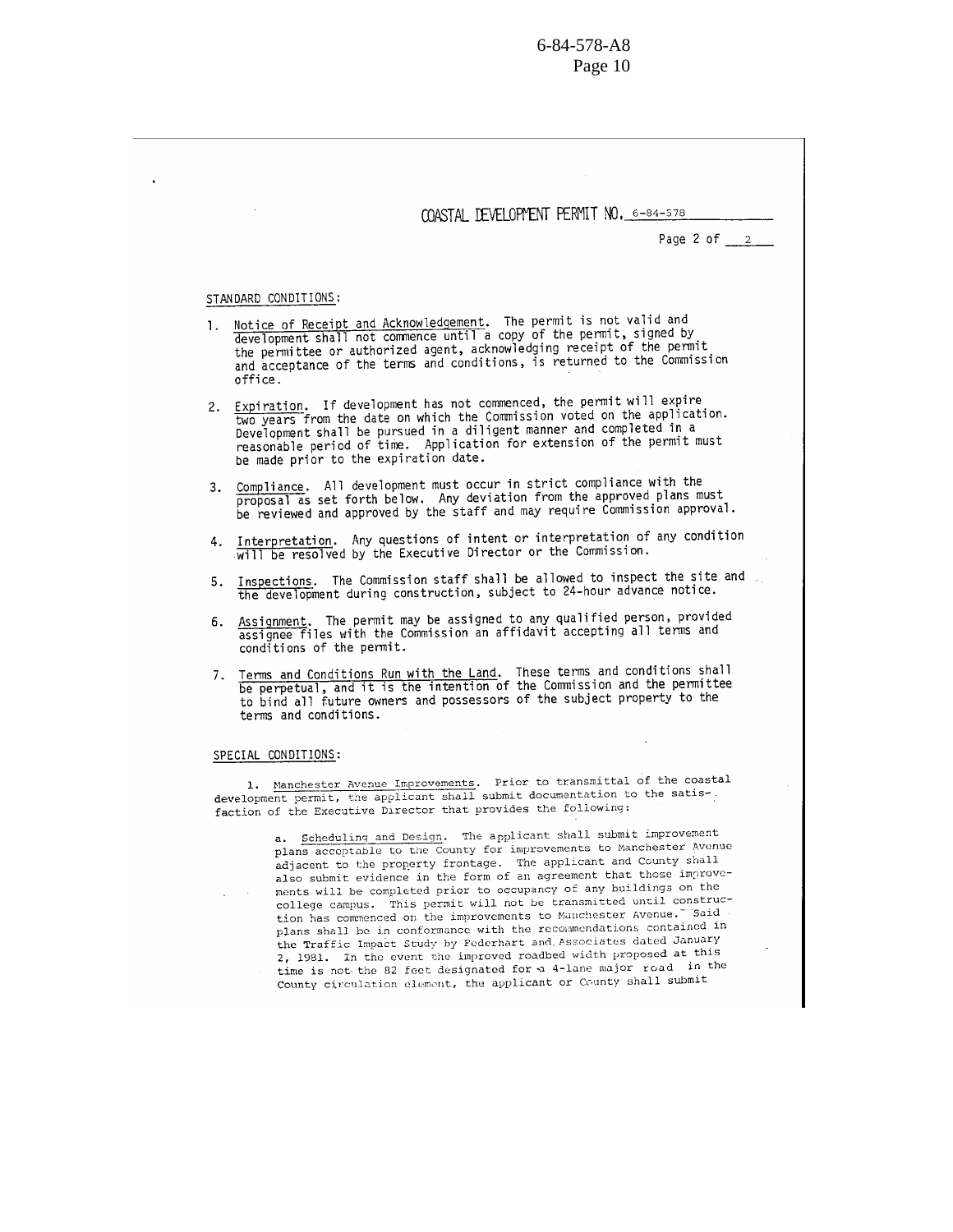COASTAL DEVELOPMENT PERMIT NO. 6-84-578

Page 3 of

6

SPECIAL CONDITIONS - continued:

documentation to the satisfaction of the Executive Director that potential future roadbed improvements won't encroach on any wetlands.

b. Right-of-Way Alignment. The applicant or County shall submit plans indicating the alignment of the 112 foot right-of-way for 4lane Manchester Avenue from the eastern property boundary to the Interstate 5 off-ramp and shall stake the southern boundary of the alignment in the field. Said staked alignment is subject to approval by the Executive Director after review in the field in consultation with the Department of Fish and Game to assure no encroachment on any wetlands. The purpose of requiring review of the right-of-way alignment west to Interstate 5 is to assure that the right-of-way dedication by the applicant for the proposed project supports an alignment west of the site which would not encroach on any wetlands.

c. Parking. The applicant shall submit evidence in the form of an agreement by the County that there will be no on-street parking along eastbound Manchester Avenue.

2. Open Space. Prior to transmittal of the permit, the applicant shall submit to the Executive Director, a slope analysis for the site indicating all slopes of greater than 25% grade, and, shall record a deed restriction granting as open space the area described as follows:

The area left undisturbed pursuant to the final approved site plan required by Condition #10, including all slopes of greater than 25% grade, and the northern and western perimeter of the developed area, as shown, in concept, in Exhibit A.

Said open space area shall prohibit any alteration of landforms, placement or removal of vegetation, or erection of structures of any type, unless approved by the California Coastal Commission. The deed restriction shall be in a form and content acceptable to the Executive Director and shall be recorded prior to all other liens and encumbrances except tax liens. The document shall include legal descriptions of both the open space area and the subject property.

3. Grading and Erosion Control. The applicant shall submit final grading, drainage and runoff control plans to comply with the following:

A. The applicant shall submit final drainage and runoff control plans designed by a licensed engineer qualified in hydrology and hydraulics, which would assure no increase in peak runoff rate from the fully developed site over runoff that would occur from the existing undeveloped site as a result of the greatest intensity of rainfall expected during a six-hour period once every 10 years (10 year sixhour rainstorm).

Said plans shall be accompanied by a hydrology study which indicates drainage patterns and peak runoff rates (volume and velocity) for the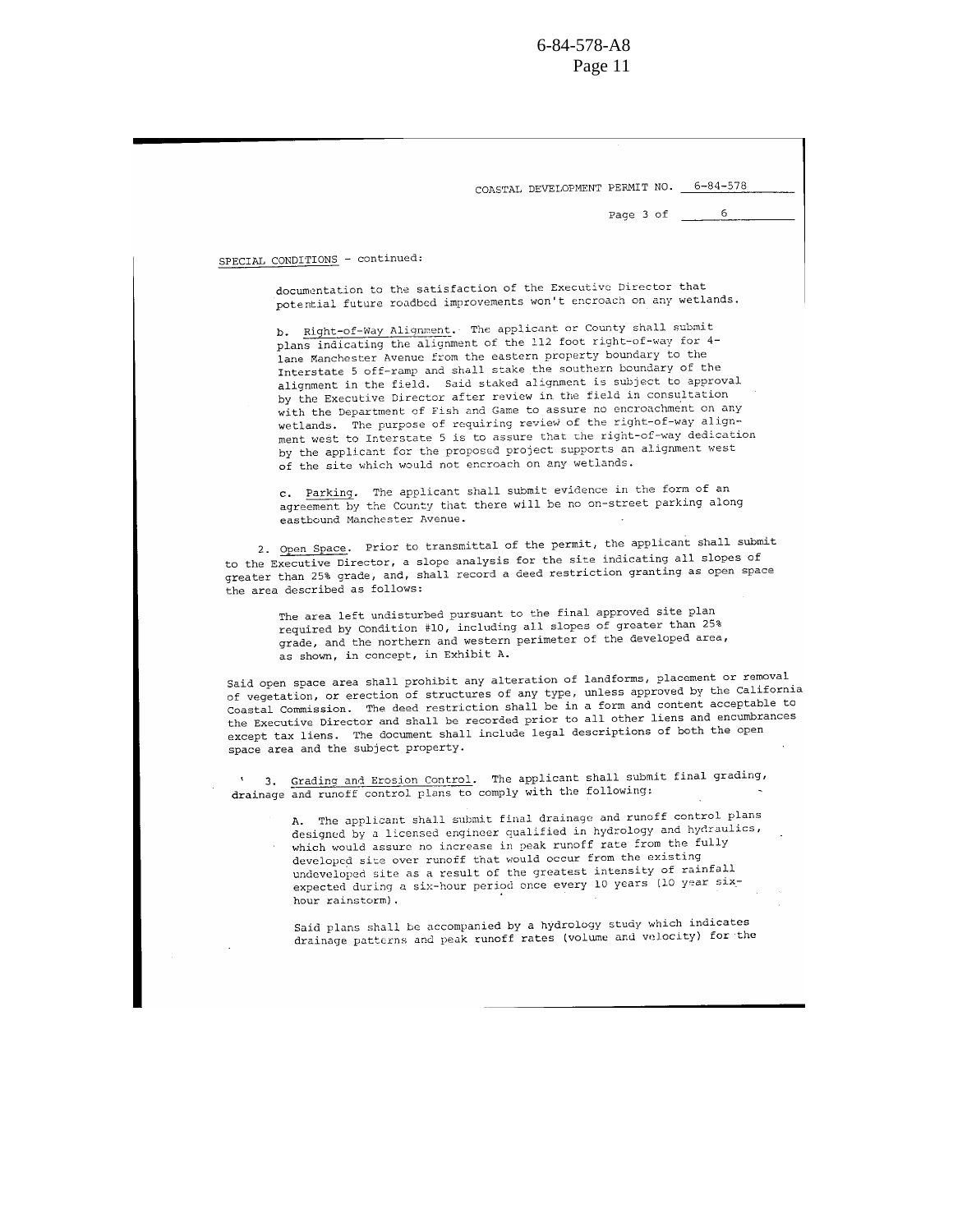COASTAL DEVELOPMENT PERMIT NO. 6-84-578

Page 4 of

6

#### SPECIAL CONDITIONS - continued:

existing undeveloped site and the projected developed site for 10 year and 100 year rainstorms. The points of discharge of water shall be designed to eliminate potential for erosion downstream and off-site through use of retention basins and energy dissipators or other acceptable means, including easements and off-site improvements. The runoff control plan and hydrology study with supporting calculations shall be submitted to and determined adequate in writing by the Executive Director.

B. All grading activities including, but not limited to, grading for roads, utilities, and installation of erosion control and sedimentation devices shall be prohibited within the period from October 1 to April 1 of any year. A detailed grading schedule and erosion control plan shall be submitted to and approved in writing by the Executive Director prior to transmittal of the permit. Any variation from that schedule shall be promptly reported to the Executive Director.

C. All permanent erosion control devices shall be developed and installed prior to or concurrent with any on-site grading activities. The submitted plans shall indicate temporary and emergency erosion control measures to control soil movement to the satisfaction of the Executive Director, to be implemented during the construction period and prior to the permanent establishment of slope plantings. Said measures shall include, but not be limited to, diking, desilting basins, and bagging, etc., to be installed when rainfall occurs but in no case later than October 1.

D. All areas disturbed by grading shall be planted within sixty (60) days of the initial disturbance and prior to October 1st with temporary or permanent (in the case of finished slopes) erosion control methods. Said planting shall be accomplished under the supervision of a licensed landscape architect and shall consist of seeding, mulching, fertilization, and irrigation adequate to provide 90 percent coverage within 90 days. Planting shall be repeated until the required level of coverage is established. This requirement shall apply to all disturbed soils including stockpiles. The hydroseed mix shall contain native plant material compatible with the adjacent open space and shall be subject to Executive Director approval prior to transmittal of the permit.

4. Quality of Runoff Control. Prior to transmittal of the permit, the applicant shall submit final plans for a filtration system and sweeping program designed to filter and remove urban pollutants from parking lot runoff prior to discharge into the lagoon. Said plan shall be subject to review and approval by the Executive Director in consultation with the San Diego Regional Water Quality Control Board...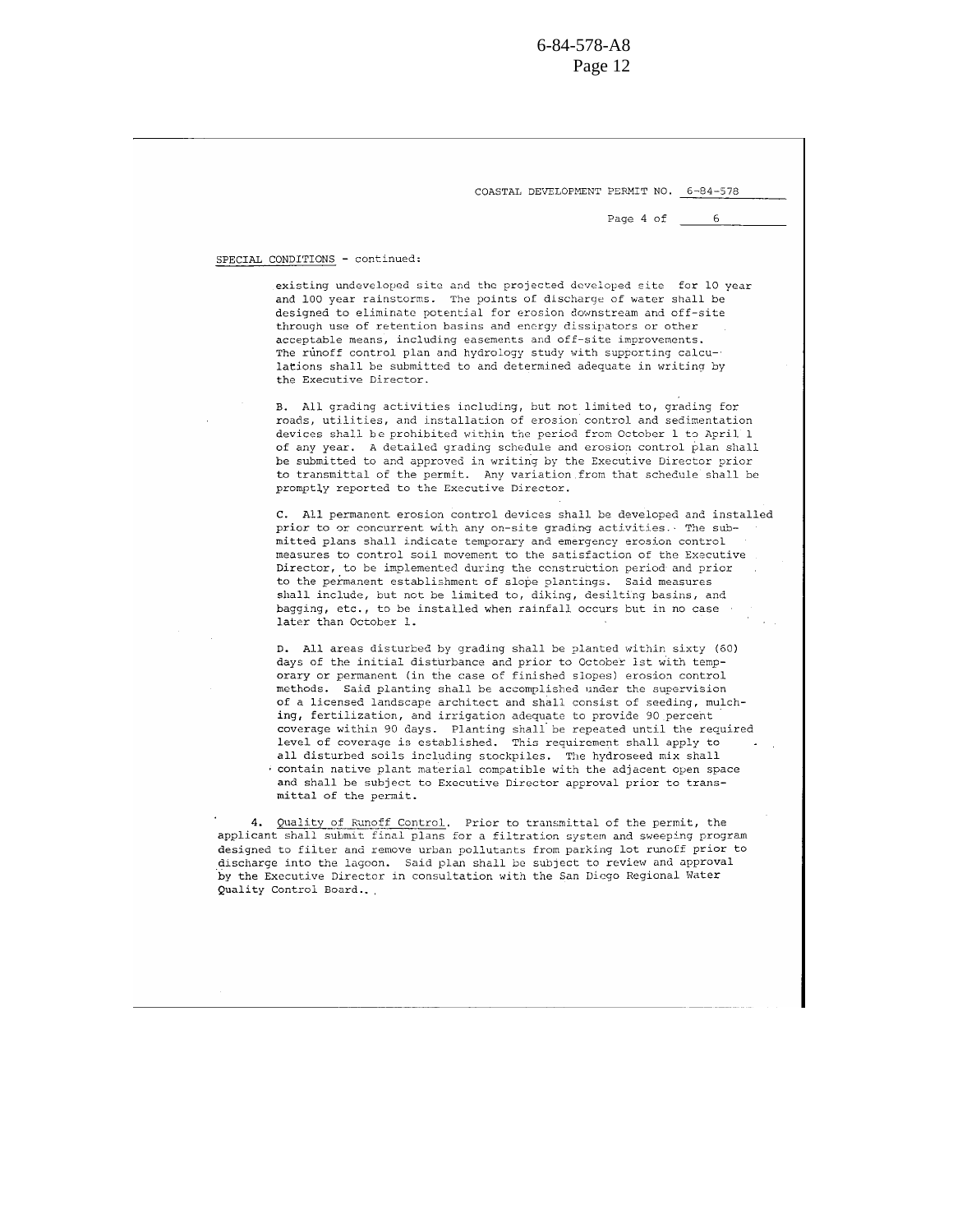COASTAL DEVELOPMENT PERMIT NO. 6-84-578

Page 5 of

6

#### SPECIAL CONDITIONS - continued:

5. Maintenance of Runoff Control Systems, Prior to transmittal of the permit, arrangements for maintenance of the drainage improvements, sedimentation basins and filtration system shall be secured to the satisfaction of the Executive Director. If said improvements are not to be accepted and maintained by the County, the responsibility shall be that of the applicant. Maintenance agreements including provisions for financing the maintenance through bonding or other acceptable means shall be secured prior to transmittal of the permit. Maintenance shall be addressed as a part of the drainage and runoff control plans required above. The plans shall discuss maintenance costs and such costs shall be certified as a best effort at obtaining accurate figures.

6. Landscaping. Prior to transmittal of the permit, a detailed landscape plan for Phase I indicating the type, size, extent and location of plant materials, the proposed irrigation system, and other landscape features shall be submitted to, reviewed, and determined adequate in writing by the Executive Director. Landscape features shall include berming within the parking area and in front of buildings. The landscape strips between parking lanes shall be a minimum width of 15 feet. The plant species list shall be subject to approval by the Executive Director in consultation with the Department of Fish and Game to guard against introduction of any species inherently noxious to the lagoon environment or adjacent open space. The approved species shall be responsive to the natural habitats occurring on site. Emphasis shall be placed on screening the parking areas and sedimentation basins with a mixture of specimen size and smaller species compatible with the adjacent sage scrub, chaparral and riparian habitats.

7. Enrollment. The maximum enrollment permitted at the southern center for Mira Costa Community College pursuant to this permit is 3000. The maximum number of full-time equivalent students (FTE) permitted is 1200. Any increase in enrollment or FTE's beyond these numbers would be in violation of this permit. Allowance for increases would require an amendment to this permit or a separate coastal development permit.

8. Class Scheduling. No classes shall be scheduled prior to 9:00 a.m. on any day. Prior to transmittal of the permit, the applicant shall submit a written agreement to the Executive Director restricting class scheduling until after 9:00 a.m. Upon publication of class schedules for each term, the applicant shall submit a copy of such schedules to the Executive Director confirming the above requirement.

9. Beach Shuttle Parking. Prior to transmittal of the permit, the applicant shall record, free of prior liens or encumbrances, other than tax liens, the following restriction against the subject property:

> A minimum of 50% of the parking lot(s) on the subject property shall be made available for use as part of a public beach shuttle program for San Dieguito on the weekends and holidays upon implementation of such a program.

Evidence of recordation of this restriction, in a form and content acceptable to the Executive Director, shall be submitted to and acknowledged in writing by the Executive Director, prior to transmittal of the permit.